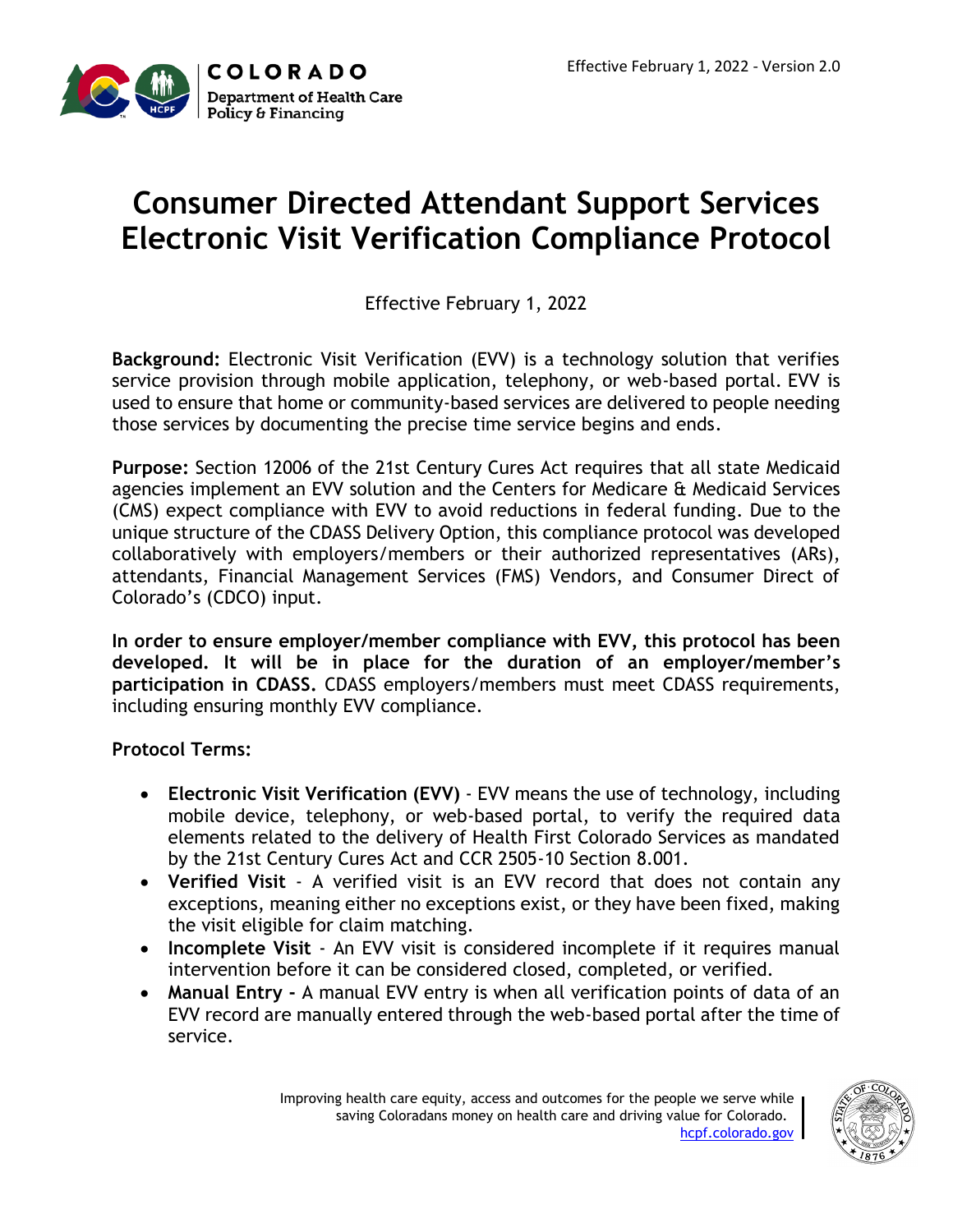- **Match Rate** Monthly rate at which claims are matched to EVV records. This rate will be used to determine compliance.
- **Matched Visit** A matched visit is an EVV record that has matched to a billed and paid claim. A matched visit requires a verified EVV record and a billed claim that has no other claim errors. Incomplete EVV records will not match. For a claim to match, it must have a verified EVV record logged at least the day before the FMS vendor submits claims.
- **Strike –** A strike is received by an employer/member when their monthly match rate is 79% or lower. Match rates are negatively impacted, and strikes may be produced by either no EVV records being documented or EVV records being incomplete.

#### **Protocol Summary**

Each month, 80% or more of a member's CDASS services must have a matching EVV record [based on the respective pay period\(s\).](https://hcpf.colorado.gov/electronic-visit-verification-resources) If less than 80% of EVV claims have a matching EVV record the member will receive a strike. The protocol allows a maximum of five (5) strikes, with the option to remove a strike with satisfactory completion of a performance improvement plan. Employer/members will be given the opportunity to complete training to improve their compliance. Strikes reset to zero (0) on February 15th annually to accommodate timely filing. Failure to complete the requirements of a strike within a reasonable amount of time may result in additional strike(s).

*Notice:* If a system issue occurs that prevents a member from recording EVV, they must report the issue by completing the [Participant Directed Programs Unit Feedback Form](https://docs.google.com/forms/d/e/1FAIpQLScE25NSOiwT-xpjSXalvI6qGqy44ldFqGhwmkHSTAc13Iajcg/viewform) and be able to verify through some form of documentation. Those who have limited access to the form may contact the Department's EVV team by calling 720-273- 6967. System issues that are reported and can be verified will not count towards or result in a strike.

Additionally, at this time entering visits through the web portal by manually entering or modifying visits are both acceptable methods for recording EVV and will not result in a strike. While entering visits through the web portal is acceptable, it should only be used in rare circumstances and not as the sole method for recording EVV.

For full details of this protocol, see the [CDASS EVV Compliance Protocol](https://hcpf.colorado.gov/participant-directed-programs) Policy.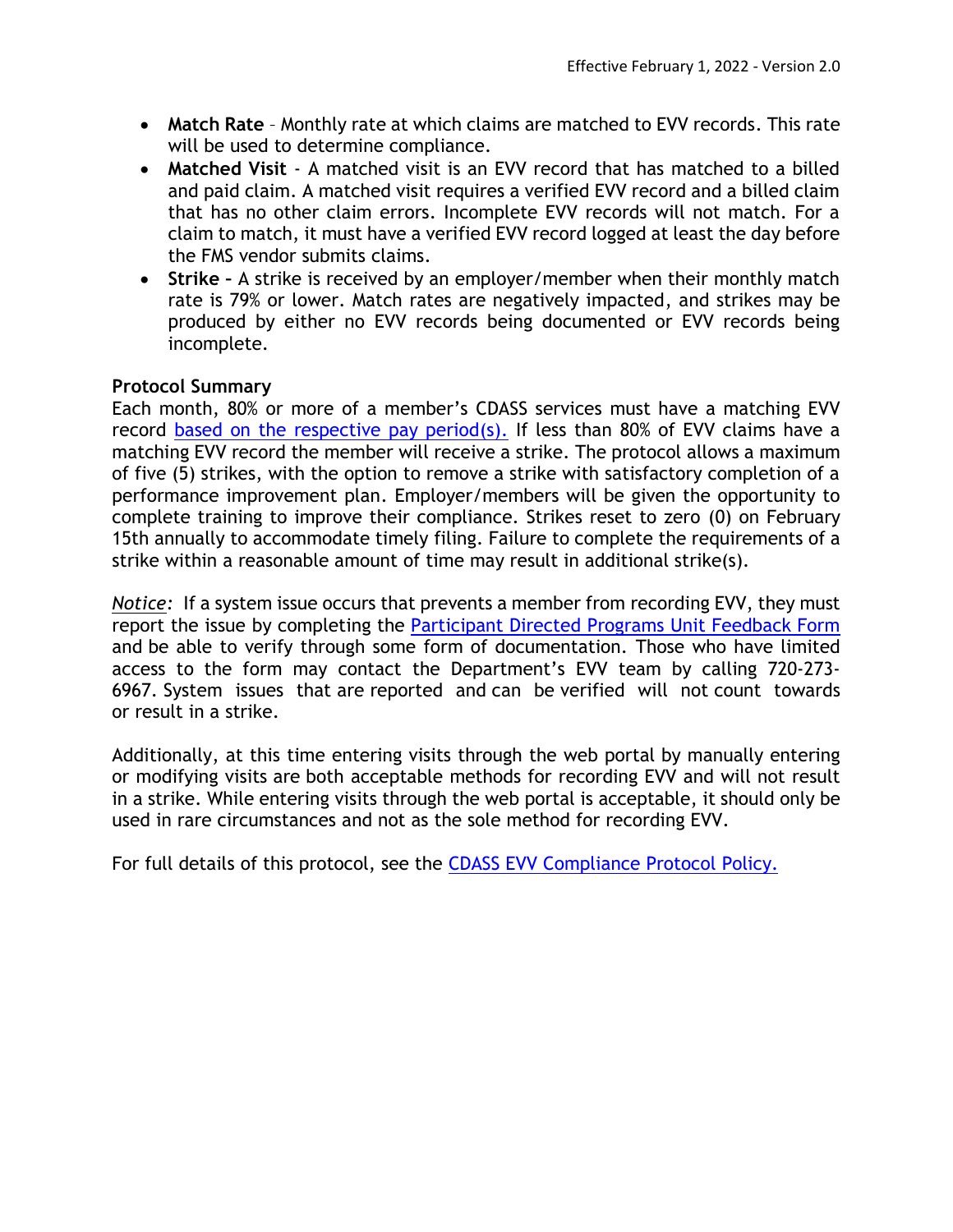# **Match Rates**



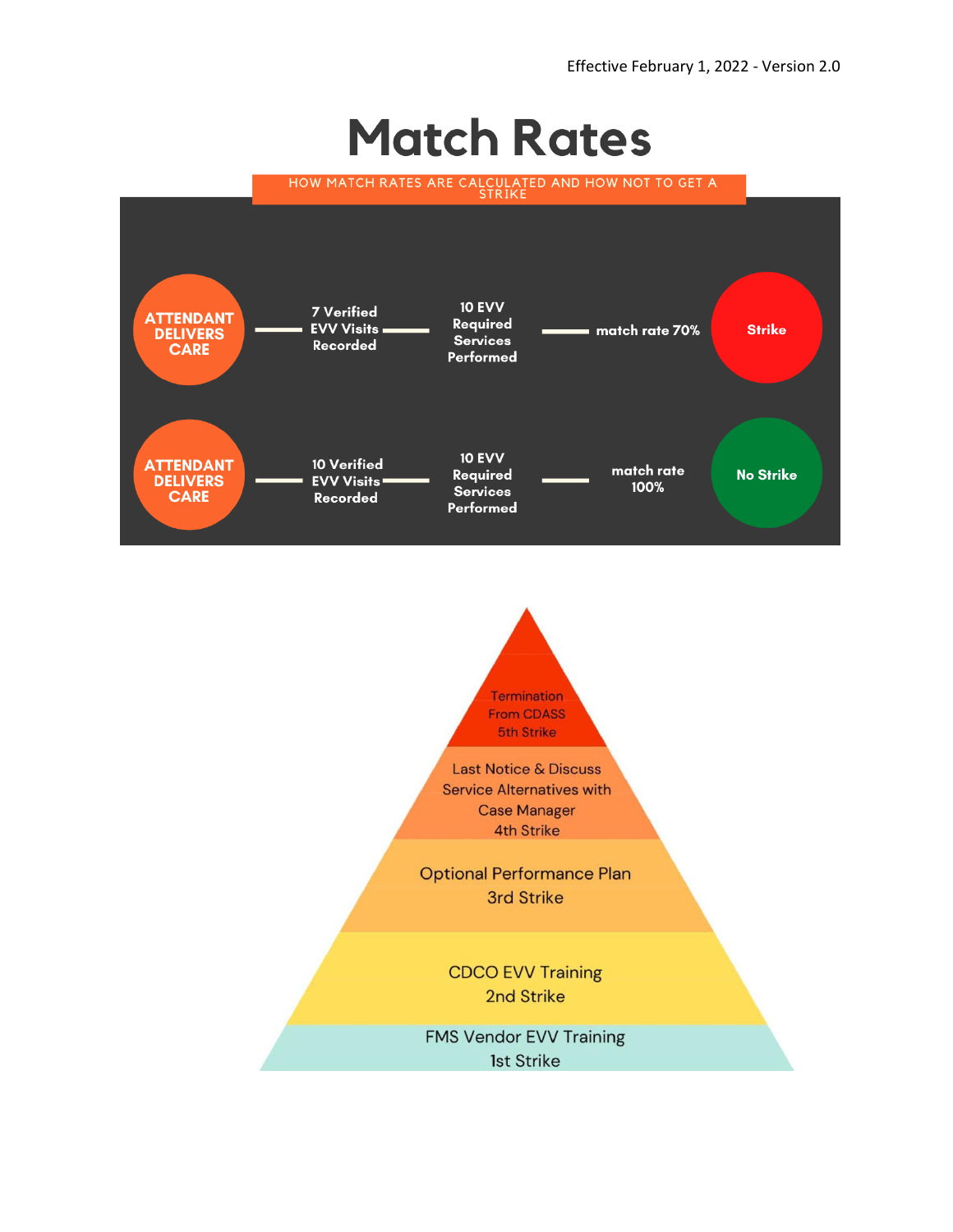#### **Below are the full details and requirements of each strike within the CDASS EVV Compliance Protocol**

**Strike 1**:

- Notify employer/member within 7 business days of  $1<sup>st</sup>$  strike and requirements.
- Employer/member required to complete FMS Vendor EVV Training within 30 days of receipt of strike notification.

#### **Strike 2**:

- Notify employer/member within 7 business days of  $2<sup>nd</sup>$  strike and requirements.
- Employer/member required to complete CDCO EVV training within 30 days of strike notification

#### **Strike 3:**

- Notify employer/member within 7 business days of  $3<sup>rd</sup>$  strike.
- [EVV Performance Improvement plan](https://docs.google.com/forms/d/e/1FAIpQLSdQmnTh-eglKeynpLO6Y7bjRH9IxT7ATAkfeTKsswCOna1h-A/viewform?usp=sf_link) (PIP): employer/member may complete optional EVV PIP, with satisfactory completion of the EVV PIP resulting in a onetime removal of a strike.
	- $\circ$  The EVV PIP is a form that can be completed online or over the phone that requires the employer/member to answer multiple choice questions, identify obstacles they're experiencing, and develop solutions for those obstacles.
	- $\circ$  Submit EVV PIP to Department before 1<sup>st</sup> of the following month by following the link above or contacting EVV Team, 720-273-6967.

**Strike 4**:

- Notify employer/member within 7 business days of  $4<sup>th</sup>$  Strike and review EVV purpose and requirements.
- Notice to employer/member about possible termination from CDASS if  $5<sup>th</sup>$  strike occurs.
- Discuss service alternatives with case manager

#### **Strike 5:**

- Notify employer/member within 7 business days of  $5<sup>th</sup>$  strike.
- Employer/member will be terminated from CDASS within 30 days and will not be eligible to re-enroll in CDASS for 365 days.
	- o Case manager will send an LTC-803 Notice of Action to the employer/member and will work with the member to find new services.